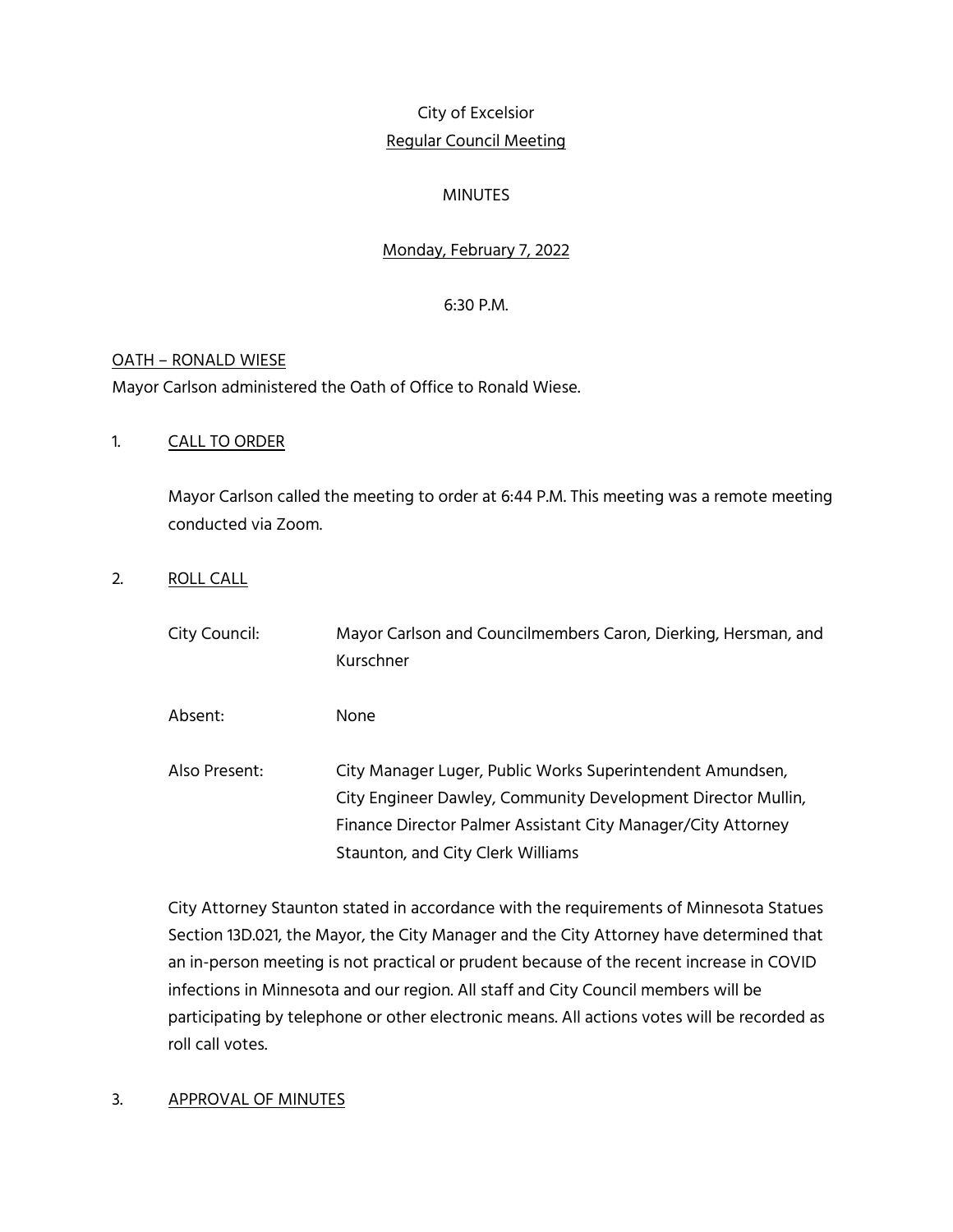Minutes City Council Meeting February 7, 2022 Page 2

- (a) January 3, 2022 City Council Minutes
- (b) January 18, 2022 City Council Work Session Minutes
- (c) January 18, 2022 City Council Minutes

Dierking moved, Hersman seconded, to approve the January 3, 2022 City Council Minutes, January 18, 2022 City Council Work Session minutes, and January 18, 2022 City Council Minutes. On a roll call vote, Caron, Dierking, Hersman, Kurschner, and Carlson voted yes. Motion carried 5/0.

#### 4. OPEN FORUM

Dan Brattland, 474 William Street, addressed the Council about the Residential Review Process, residents dining at Excelsior restaurants, and the dock waitlist policy.

Peter Hartwich, 186 George Street, addressed the Council about proposed developments and City maintenance.

Andrew Punch, 561 Third Street, addressed the Council about the parking spaces located in front of Olives Pizza.

# 5. CITY COUNCIL COMMUNICATIONS, QUESTIONS, and REPORTS

(a) Excelsior-Lake Minnetonka Chamber of Commerce Update

Tiffany King, Excelsior-Lake Minnetonka Chamber of Commerce, gave an update on upcoming events.

(b) Heritage Preservation Commission Update

Community Development Director Mullin gave an update on the Heritage Preservation Commission.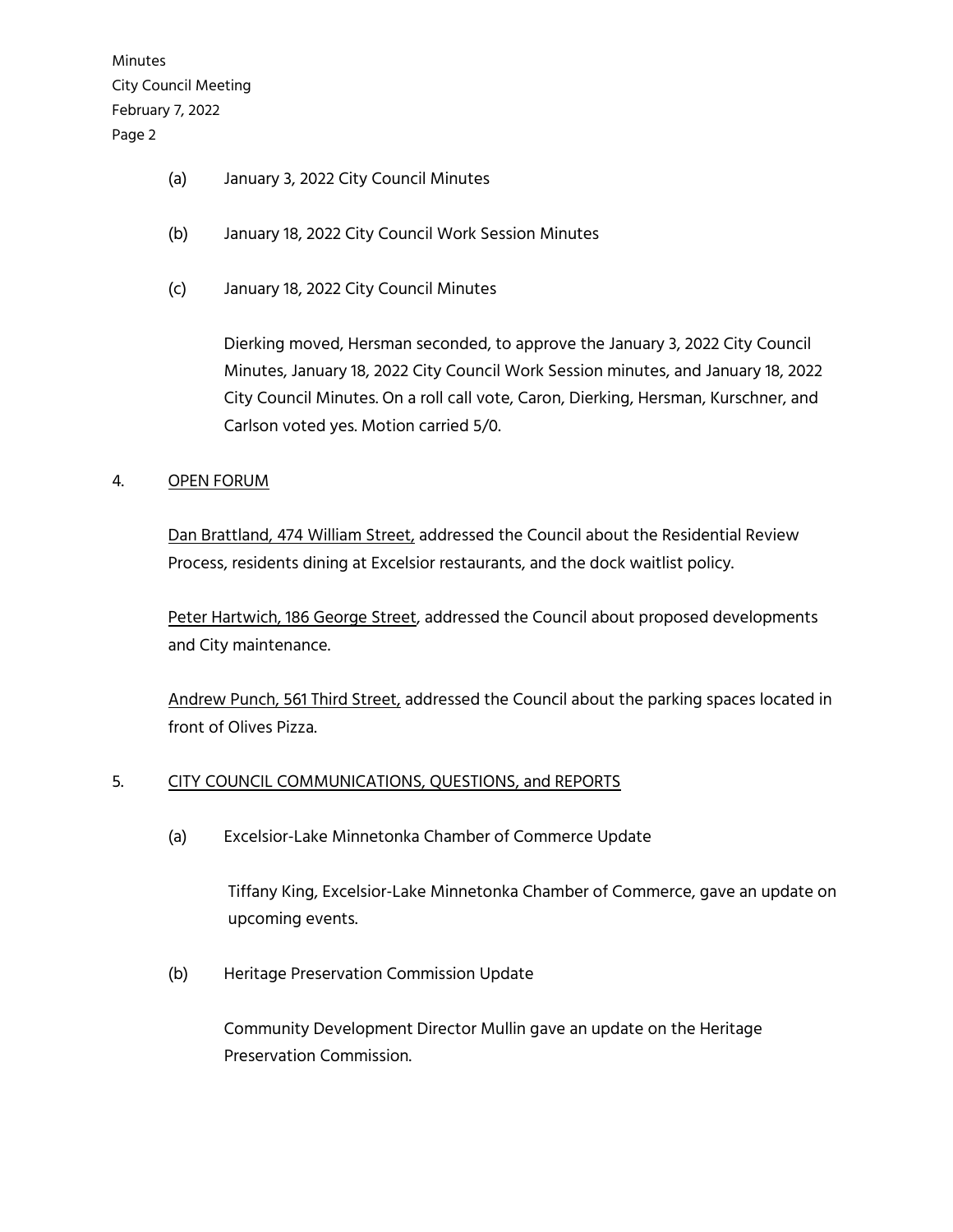Minutes City Council Meeting February 7, 2022 Page 3

(c) Planning Commission Update

Community Development Director Mullin gave an update on the Planning Commission.

(d) Excelsior Fire District Update

Councilmember Dierking provided an update on staffing, equipment, and the fire boat.

(e) Infrastructure (Amended)

Councilmember Caron provided an update on infrastructure requests to the State.

(f) Klondike Dog Derby (Amended)

Councilmember Kurschner provided an update on the Klondike Dog Derby.

(g) Mayor Updates (Amended)

Mayor Carlson provided an update on the South Lake Minnetonka Police Department Coordinating Committee and Saint Albans Bay Bridge Committee.

#### 6. MEET EXCELSIOR

(a) None

# 7. AGENDA APPROVAL

(a) Meeting Agenda

Caron moved, Dierking seconded, to approve the February 7, 2022 Meeting Agenda. On a roll call vote, Caron, Dierking, Hersman, Kurschner, and Carlson voted yes. Motion carried 5/0.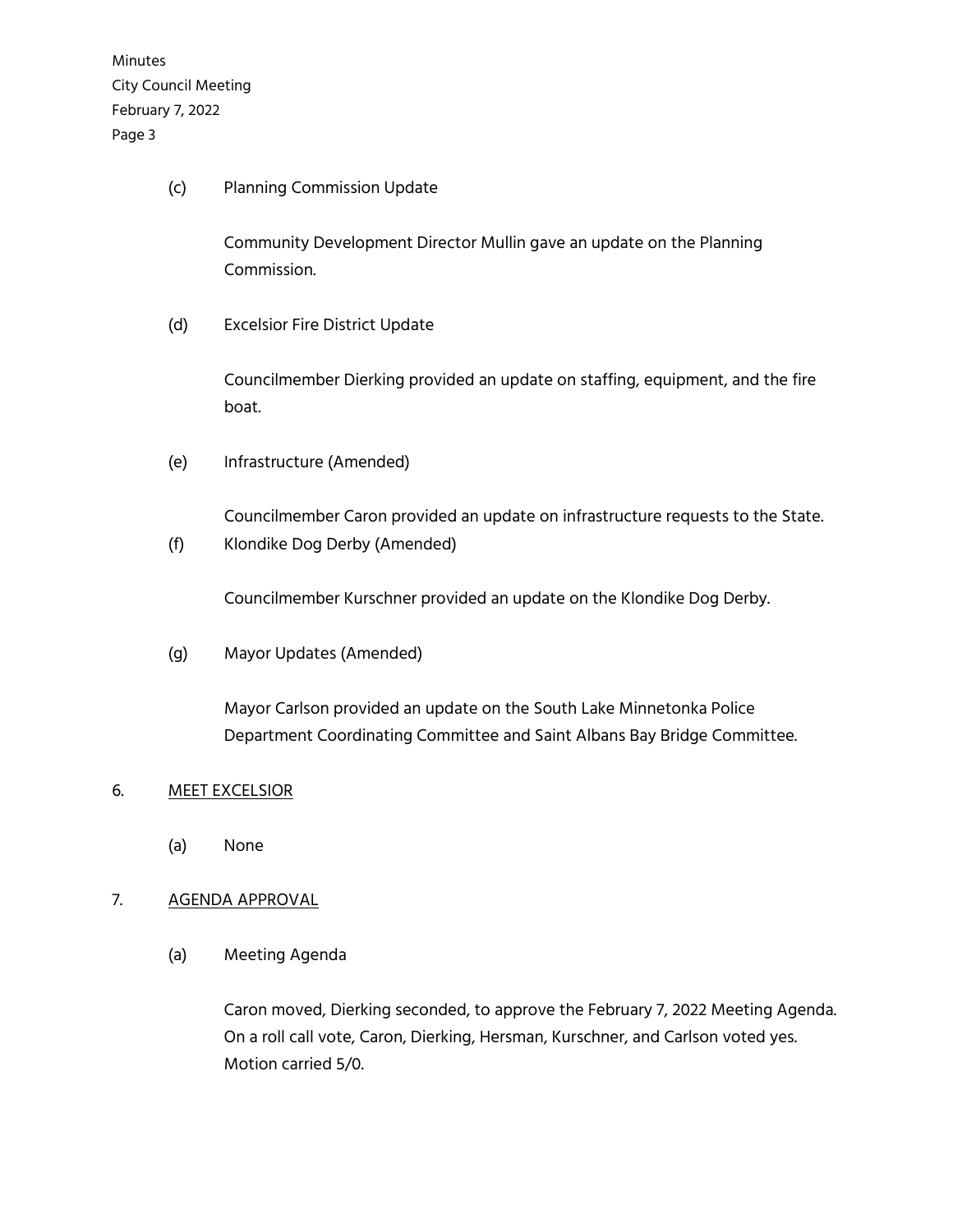Minutes City Council Meeting February 7, 2022 Page 4

#### (b) Consent Agenda

Kurschner moved, Dierking seconded, to approve Items 1,2,3,4,5,6,8, and 10. On a roll call vote, Caron, Dierking, Hersman, Kurschner, and Carlson voted yes. Motion carried 5/0.

1. Review Verified Claims under \$20,000 and Approve Verified Claims over \$20,000

> Action – Reviewed verified claims under \$20,000 and approved verified claims over \$20,000.

2. December Financials

Action – Accepted Report for Filing.

3. December Building Permit Report

Action – Accepted December Building Permit Report.

4. January Building Permit Report

Action – Accepted January Building Permit Report.

5. Swim Beach Buoy Improvements

Action – Approved the Installation of New Swim Buoy Configuration for the amount of \$7,807 to be funded from the Parks Capital Improvement Fund.

6. Approve 2022 Business License Approvals

Action – Approved 2022 Business Licenses.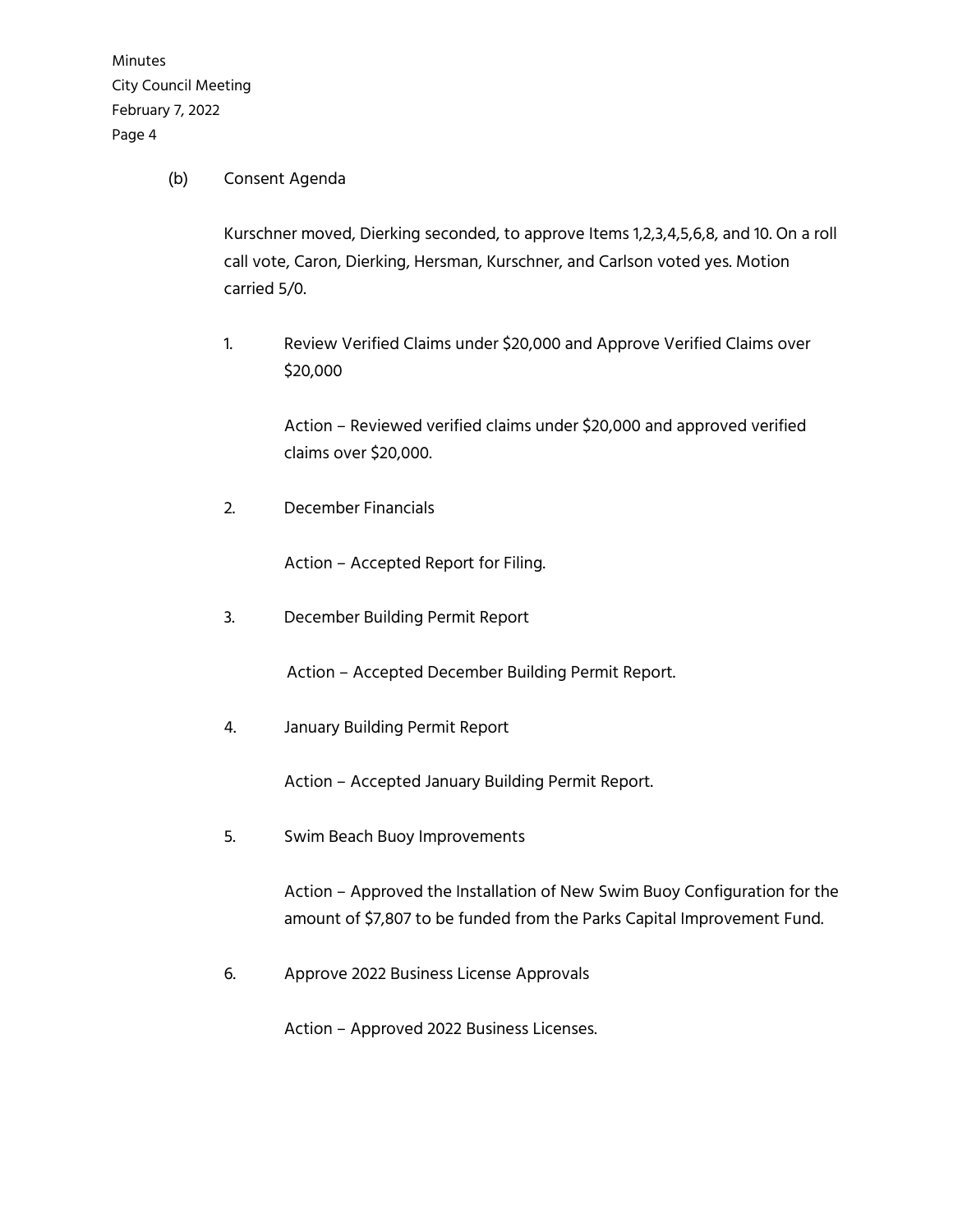Minutes City Council Meeting February 7, 2022 Page 5

7. Dock Renter Request

Kurschner moved, Caron seconded, to continue Item 7(b)7 to the February 22, 2022 City Council meeting. On a roll call vote, Caron, Dierking, Hersman, Kurschner, and Carlson voted yes. Motion carried 5/0.

8. Cemetery Committee Appointment

Action – Appointed Scott McGinnis to serve on the Cemetery Committee.

9. Continue 435 Water Street Huntington Bank Conditional Use Permit Application

Councilmember Kurschner recused himself.

Caron moved, Hersman seconded, to approve Item 7(b)9. On a roll call vote, Caron, Dierking, Hersman, and Carlson voted yes. Motion carried 4/0.

10. Continue 481 Second Street Lakeshore Market Sign Variance Application

Action – Continued 481 Second Street Lakeshore Market Sign Variance Application to the February 22, 2022 City Council Meeting.

#### 8. PUBLIC HEARINGS

Councilmember Kurschner rejoined the meeting.

(a) 173 Second Street Site Alteration Permit Appeal

Jim Macaulay, 270 Third Street, commented on the behalf of the applicants.

Rob Tyler, 217 First Street, commented on the architectural styles of the windows and on the behalf of Heritage Preservation Commission.

Andrew Punch, 561 Third Street, addressed the Council in favor of the Heritage Preservation's decision.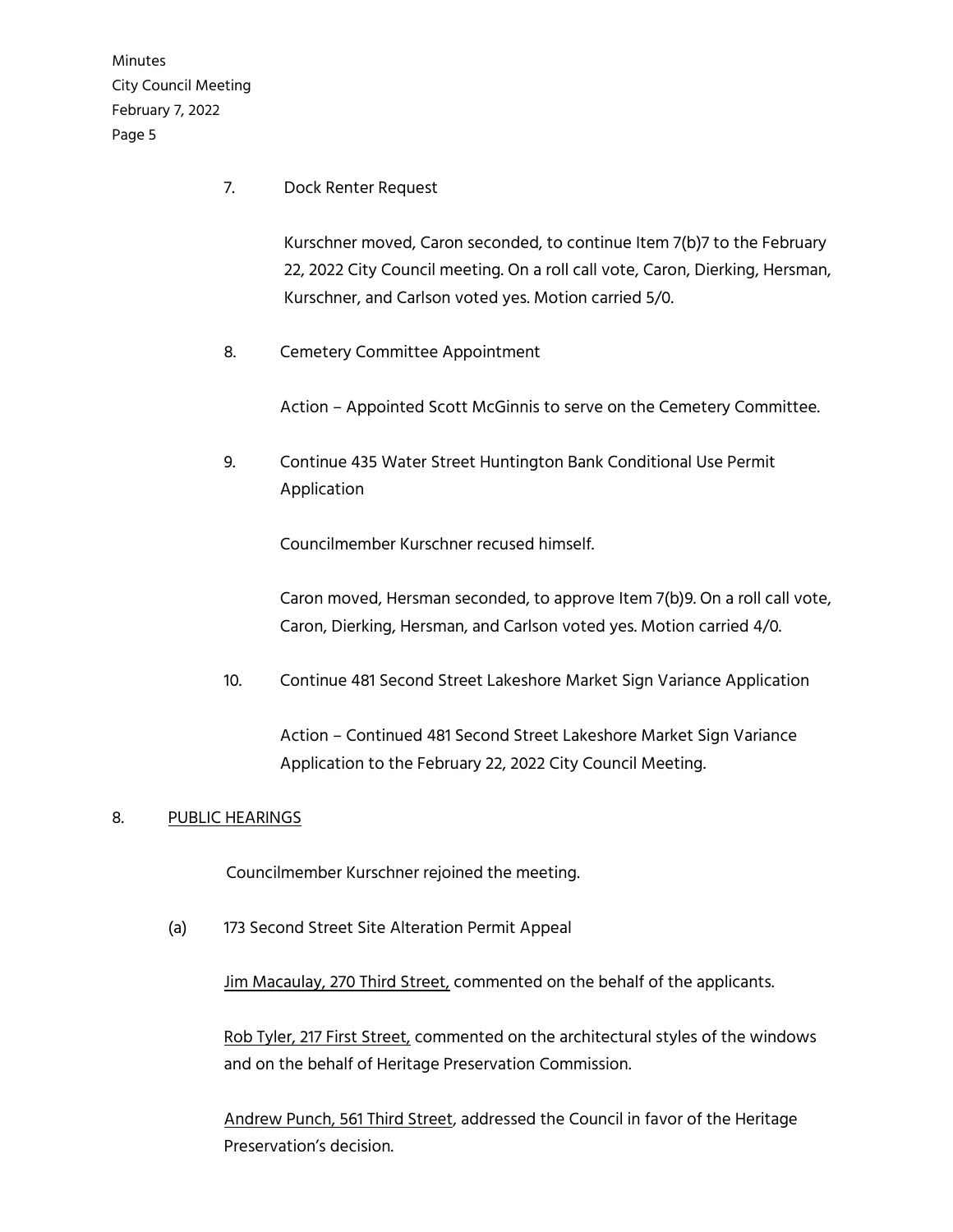Minutes City Council Meeting February 7, 2022 Page 6

Bob Bolles, 229 George Street, commented on the current state of the windows.

Caron, Dierking to deny the appeal and direct staff to bring back a resolution to the February 22, 2022 City Council Meeting. On a roll call vote, Caron, Dierking, Hersman, and Kurschner voted yes. Mayor Carlson voted no. Motion carried 4/1.

(b) 378 Oak Street Conditional Use Permit and Variance Applications

Markku Ravaska, JN Built, Wayzata, MN, Applicant, commented on the application.

Kurschner moved, Hersman seconded, to approve the Conditional Use Permit and Variance Application and direct staff to bring back a resolution as discussed to the February 22, 2022 City Council Meeting. On a roll call vote, Caron, Dierking, Hersman, Kurschner, and Carlson voted yes. Motion carried 5/0.

# 9. PETITIONS, REQUESTS and COMMUNICATIONS

(a) Concession Building/Plaza Design Review and Financial Update

The Council provided direction and feedback on the final design items. The comprehensive financial view of future projects in The Commons will be discussed at an upcoming meeting.

(b) Approve Exclusive Development Right Agreement with Red Leaf Partner

Kurschner moved, Caron seconded, to approve the Exclusive Development Right Agreement with Red Leaf Partner and authorize the Mayor and City Manager to execute it. On a roll call vote, Caron, Dierking, Hersman, Kurschner, and Carlson voted yes. Motion carried 5/0.

# 10. ORDINANCES and RESOLUTIONS

(a) Commercial District Ordinance Amendment – Second Reading

Hersman moved, Caron seconded, to continue this item to the March 7, 2022 City Council Meeting. On a roll call vote, Caron, Dierking, Hersman, Kurschner, and Carlson voted yes. Motion carried 5/0.